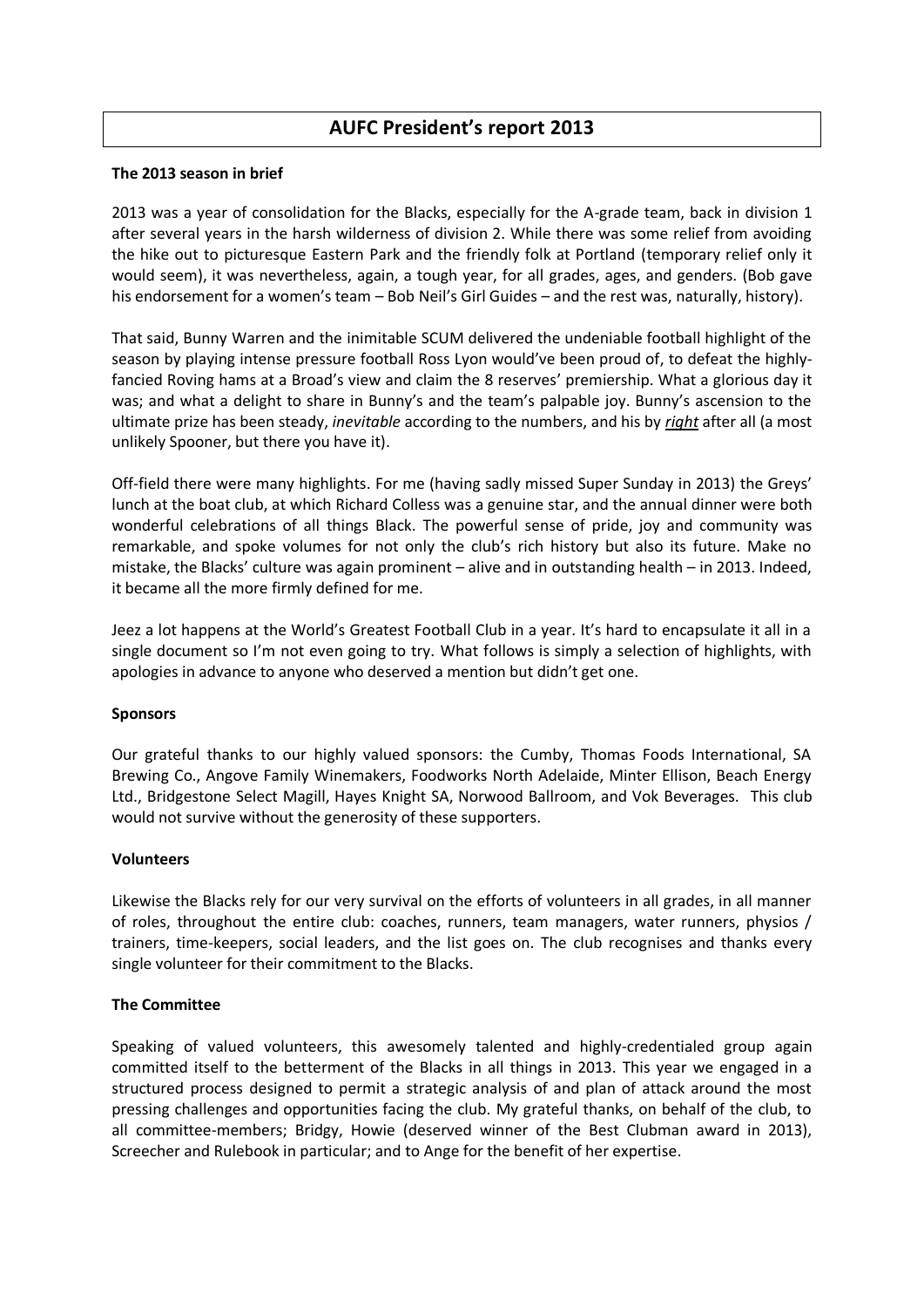### **AU Sport**

The great man Mike Daws and AU Sport were again generous supporters of ours. In 2013 the committee was very fortunate to have Caitlin Stanley and Sarah Lane from AU Sport on hand for expert advice and assistance on a broad range of issues of strategic relevance to the Blacks including marketing, development, operations, administration and management. We are most grateful.

### **Congratulations**

The club congratulates all of the following:

- Players who reached games milestones including Slipper and Screecher who both qualify for life membership having reached 200 games; Tom Bernard (250), and Ruley (300 odd (and I mean *odd)* games since the mid-late 80s including the SCUM premiership in 2013).
- Emerging club-folk including Eliot Hewish, Henners, Pup, Haz, and many others who despite their relative youth – have taken it upon themselves to get really involved both on and off-field, and who form the nucleus of the club's future leadership. This is inspiring to see.
- Other club-folk who continue to put themselves out (and on the radar of the fun police, in the case of the Blacks Ball) for the benefit of others, including Bob Miles, Janne Filmer, Jo Richardson, Matty Allen, Stuart Allen, Craig Evans, Damian Leonard, Peter Sharley, Ben Russ, Nick Heath and more.
- Will Paynter and Brad Davis for state selection, and Will Paynter and George Hurley-Wellington for selection in the SAAFL team of the year.
- All Club award winners; richly deserved.
- $\bullet$  Beatle and Alby thank you both, and good luck.
- All life members inducted in 2013. They are too numerous to list here but all have contributed in various highly meaningful ways – to the rich fabric of the Blacks over many years. Every one of the new life members who spoke at the dinner did so with evident pride, joy and humility. Amber's speech on behalf of the Blacks' women was a particular highlight.
- Peter Maddern and (posthumously) C.B. Sangster for their deserved elevation to the esteemed Blacks' Hall of Fame. Both Peter and John (on behalf of his father, and something of a Blacks' legend in his own right) spoke beautifully about the significance of the acknowledgment, and the pivotal part the footy club has played in their lives (and in John's case his father's life).

### **Event Highlights**

The Blacks do events well. Grateful thanks to those who took part in organising and managing them. Some highlights from 2013 include:

- Ladies' day.
- The 1960's reunion held pre-season at the West Adelaide Football Club. What an amazing era this was for the Blacks. The teams of this era constitute a who's who of Blacks', SANFL and AFL legends.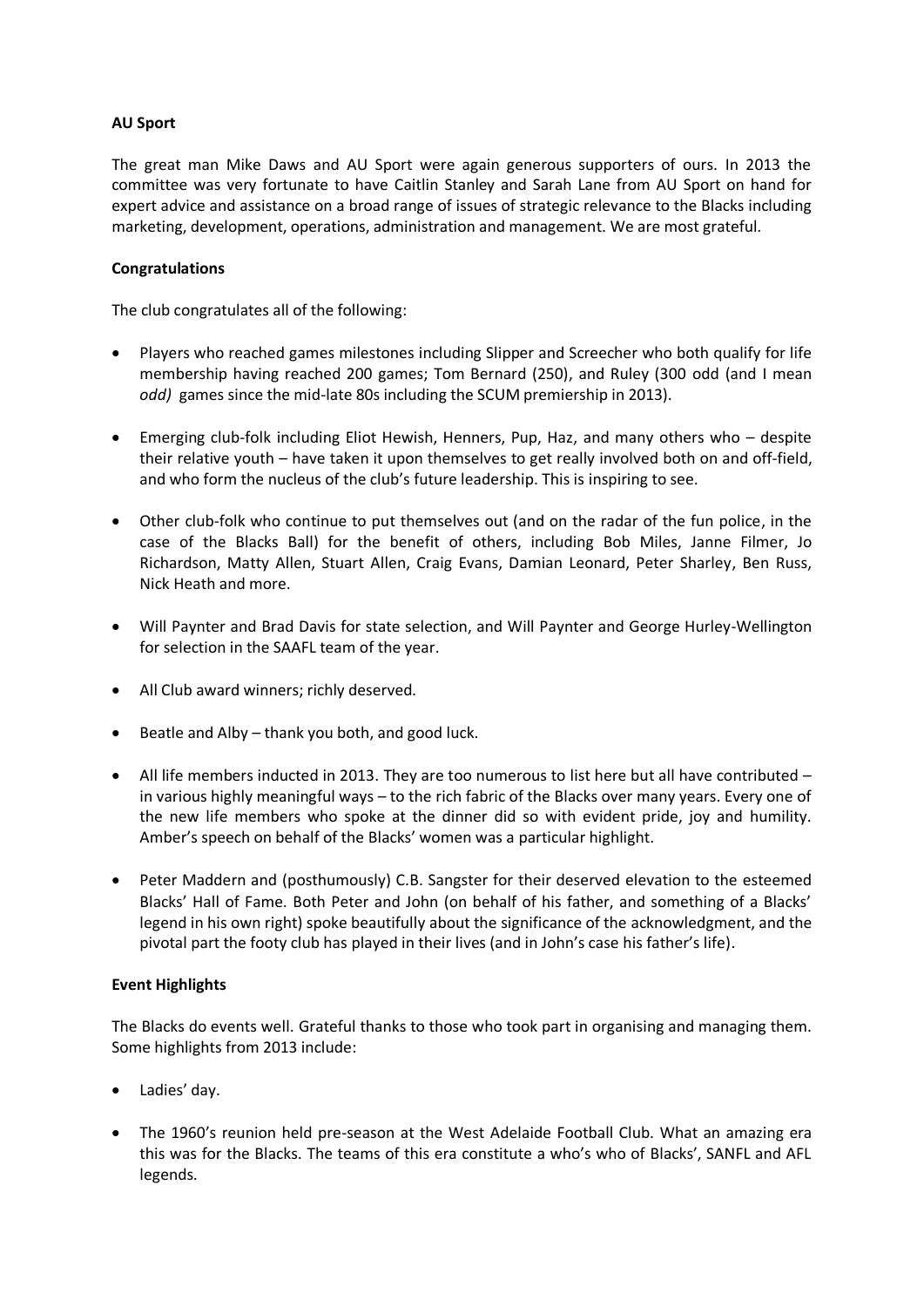- The memorial game for Paul Rofe QC against SPOC at Bob Neil #1 (leant a typically Blacks' irreverence later in the day by Rocky Junior's quintessential whiteboard writings. More about that in the JT Goose section). Rofey's unique contribution to the club is likely to be recognised in singular fashion in 2014.
- Anzac Day. Norm Shierlaw confirmed his legend status with a post-match medal speech that will never be forgotten by those present. Norm died on the day of the annual dinner. His involvement with the Blacks brought great joy to Norm and his family. Norm will be sadly missed on Anzac Day in particular.
- The quiz night.
- Greys' lunches in Melbourne (thanks again Harmsy), Sydney (Nick Fosdike was a star), London (where the Blacks' influence remains potent, leading to inter-governmental consultation and approval for the erection of lights at Bob Neil #1, along with Emu's signing (see below); thanks in particular to Jase Cameron and Nick Kurzel – and a vast Adelaide team – respectively), Perth, Brisbane, Singapore (Tom Kat)…all coordinated by Rulebook.
- The Greys' lunch at the boat club, as previously mentioned. Richard Colless confirmed that the horse has bolted on a "no dickheads" policy for the Blacks (thank goodness); and Papa Raschella's 46-minute question still causes me to wake at night, confused and wondering when the pain is going to end. Richard loved it.
- The annual dinner. I was surprised to learn that attendances have been low in recent years. This is truly a highlight of the Blacks calendar. The 2013 dinner was particularly moving as speaker after speaker (new life members, and Peter Maddern) spoke passionately (and with tears in their eyes; every one of them) about the significance of the footy club in their lives. This was Blacks drama at its most glorious.

# **2014**

# **APPS (Approved player points system)**

We understand that the SAAFL has approved an amendment to the points system so as to provide for a rating of 1 point only for those of our players who are required to change their usual place of residence to attend Adelaide Uni. By reference to our round 18 team from 2013, this amendment would have brought our points total down from 15 to 9. It is likely to represent a significant (and utterly appropriate) ongoing concession for us. The Chairman in particular was relentless in bringing this to pass.

# **Lights**

These are being erected as we speak. They will provide for match-quality lighting at Bob Neil #1, hopefully in time for round 1 (assuming the good folk at Hackney High come to the party).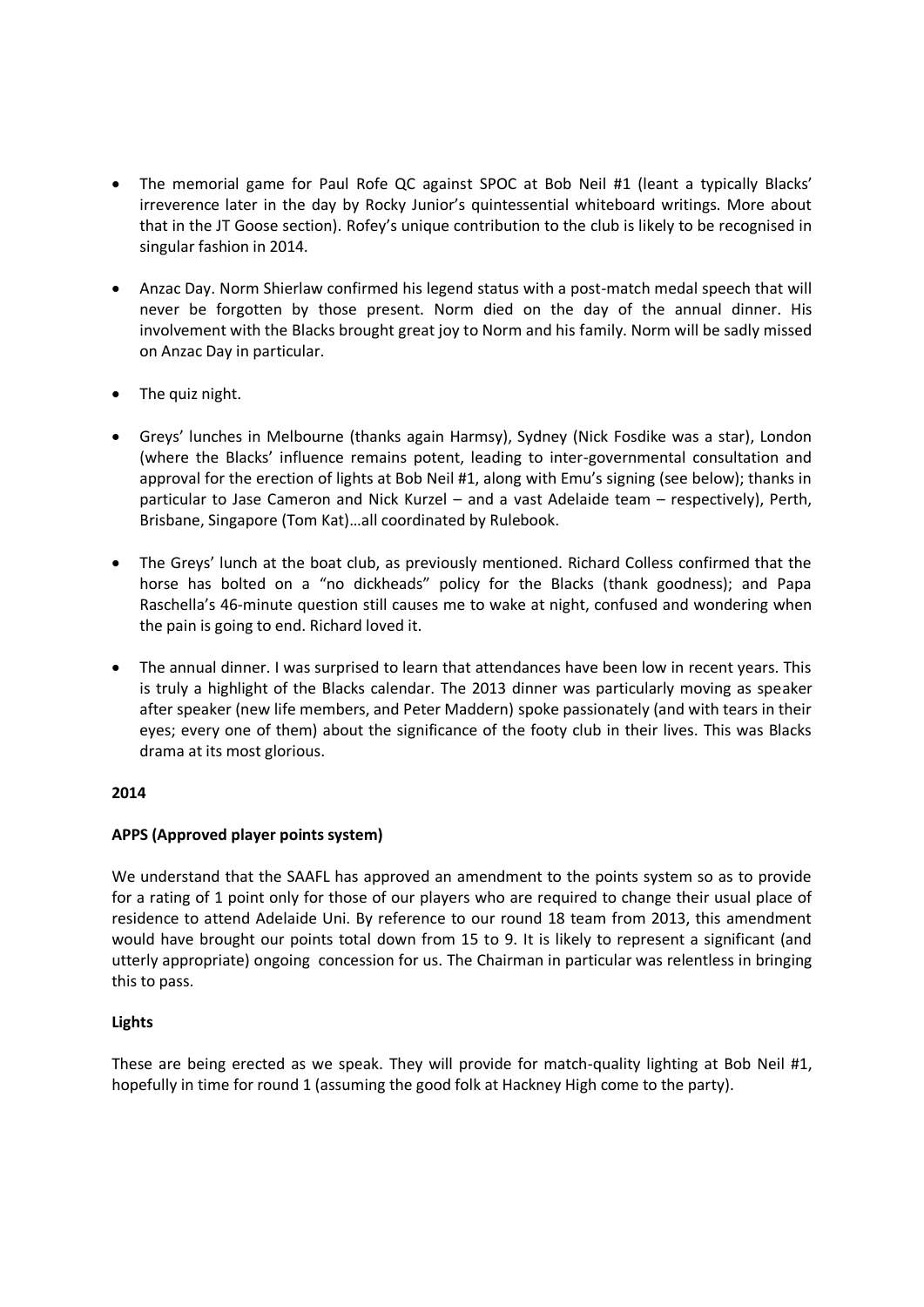### **Major Sponsor – the Havelock**

We are delighted to be returning to the Havelock in 2014. Rocky Junior is particularly pleased, although we will miss his early morning allegations of security brutality and ignorance and repeated resignations, followed by hasty retractions upon sobering up.

### **Coaches**

John Paynter was appointed club coach for 2014 soon after the 2013 season finished, and has been hard at work at pre-season training. John's enthusiasm is palpable, and his record speaks for itself. We are delighted to have him as senior coach and look forward to watching A grade finals footy this year.

Despite a tough 2013, Mick O'Leary (D1R)), the Pimp (D7), Tonto (C1) and Kenny Everitt (D7R) have, somewhat amazingly, signed on again for 2014. They will be supplemented by Tyro and Michael Reid (C2), Ruley and Sean Philpot (C4), and Tess Baxter (Girl Guides). Congratulations and good luck to all coaches.

### **Recruitment**

You never know quite what you're going to get by way of recruits at the Blacks, and often O-Week brings out a few talented last-minute stars. Nevertheless we've been working hard since season's end to ensure that we retain as many players as we can (especially bearing in mind snow season, uni exams and the like) while supplementing the playing stocks wherever possible.

With regard to the A-grade squad we are thrilled that a number of gun recruits from other clubs, together with highly talented school graduates have agreed to play at the Blacks in 2014. The club is abuzz at the time of writing with the very exciting news that Nick Gill (NAFC and Crows) will play at the Blacks in 2014. Emu's signing (irresistible really, having regard to the relentless global Blacks' machine; truly a team effort) has already prompted the re-commitment of one of our wavering stars and is likely to generate further interest in the coming weeks. We are starting to look pretty dangerous.

### **Finally; Culture**

Just a word on this and then I'll stop carrying on about it. Thanks to A-Mac in particular for this insight.

I have been mistaken insofar as my perception of the Blacks' culture has been that it is defined by boozing and hi-jinks (for want of a better description). It is not, although these things tend to be typical manifestations of the culture. The Blacks' culture is, in fact, defined by what we have in common – our commitment to the love of the game in its purest form (i.e. our commitment to amateurism in the face of the otherwise pervasive influence of money in the game and the competition).

This commonality is club-wide. It filters through to every corner of every change-room, every footy bag of every member of every team, every kit of every coach, team manager, runner, water boy or girl. It brings us *all* together. It creates this unique community we love to engage in, be part of, and contribute to. It doesn't matter whether you booze on or you don't; or whether you play up or not. Those things are irrelevant to your acceptance into the Blacks' community. Your very presence at the Blacks ensures your acceptance.